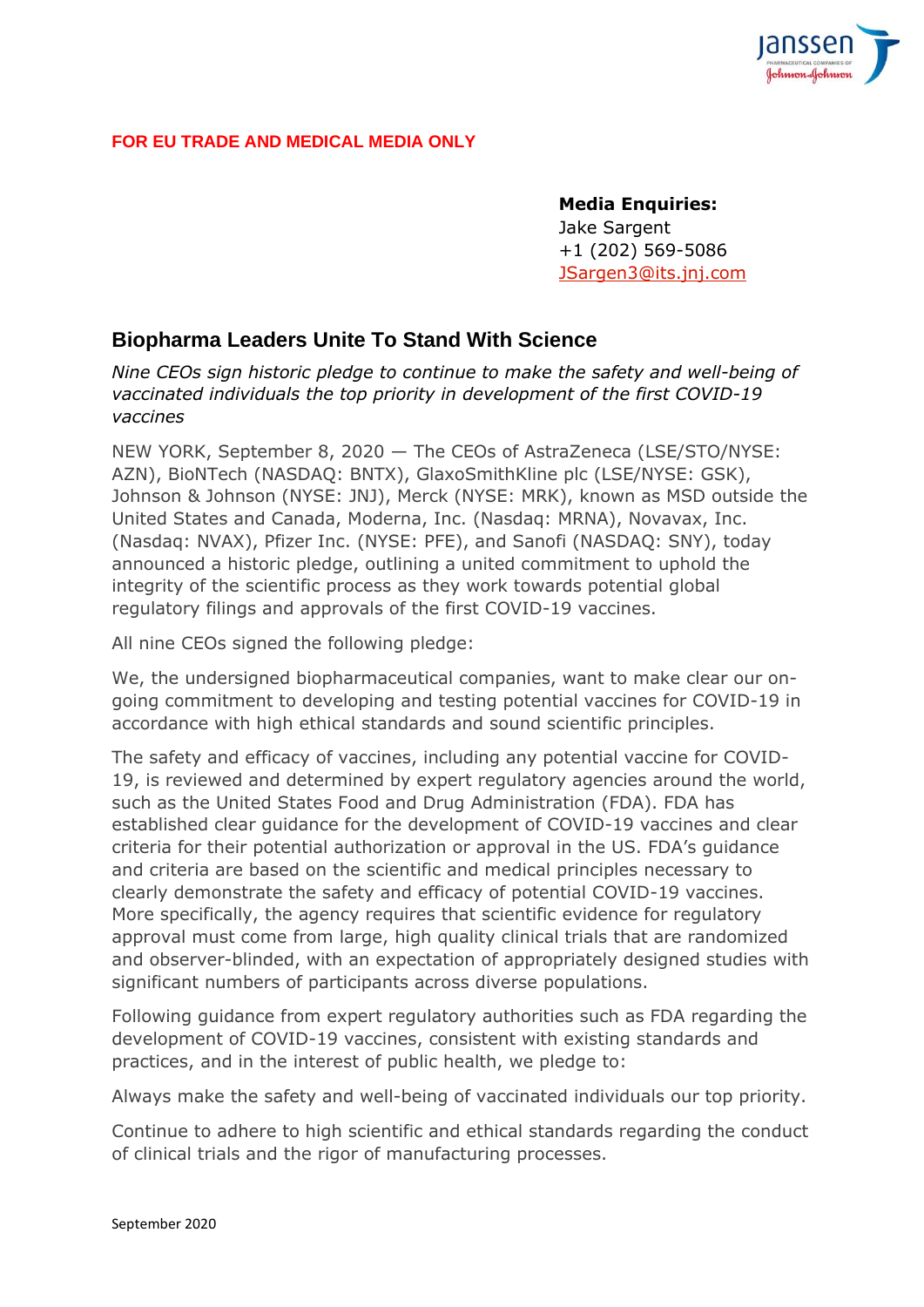

Only submit for approval or emergency use authorization after demonstrating safety and efficacy through a Phase 3 clinical study that is designed and conducted to meet requirements of expert regulatory authorities such as FDA.

Work to ensure a sufficient supply and range of vaccine options, including those suitable for global access.

We believe this pledge will help ensure public confidence in the rigorous scientific and regulatory process by which COVID-19 vaccines are evaluated and may ultimately be approved.

Together, these nine companies have collectively developed more than 70 novel vaccines that have helped to eradicate some of the world's most complex and deadly public health threats, underscoring their experience in clinical development and regulatory rigor, as well as their longstanding commitments to patient safety and public health.

### **About AstraZeneca**

AstraZeneca (LSE/STO/NYSE: AZN) is a global, science-led biopharmaceutical company that focuses on the discovery, development and commercialisation of prescription medicines, primarily for the treatment of diseases in three therapy areas - Oncology, Cardiovascular, Renal & Metabolism, and Respiratory & Immunology. Based in Cambridge, UK, AstraZeneca operates in over 100 countries and its innovative medicines are used by millions of patients worldwide. Please visit [astrazeneca.com](https://www.astrazeneca.com/) and follow the Company on Twitter [@AstraZeneca.](https://twitter.com/AstraZeneca)

### **About BioNTech**

Biopharmaceutical New Technologies is a next generation immunotherapy company pioneering novel therapies for cancer and other serious diseases. The Company exploits a wide array of computational discovery and therapeutic drug platforms for the rapid development of novel biopharmaceuticals. Its broad portfolio of oncology product candidates includes individualized and off-the-shelf mRNA-based therapies, innovative chimeric antigen receptor T cells, bi-specific checkpoint immuno-modulators, targeted cancer antibodies and small molecules. Based on its deep expertise in mRNA vaccine development and in-house manufacturing capabilities, BioNTech and its collaborators are developing multiple mRNA vaccine candidates for a range of infectious diseases alongside its diverse oncology pipeline. BioNTech has established a broad set of relationships with multiple global pharmaceutical collaborators, including Genmab, Sanofi, Bayer Animal Health, Genentech, a member of the Roche Group, Regeneron, Genevant, Fosun Pharma, and Pfizer.

For more information, please visit [https://biontech.de/.](https://biontech.de/)

### **About GlaxoSmithKline**

GSK is a science-led global healthcare company with a special purpose: to help people do more, feel better, live longer. For further information please visit [www.gsk.com/about-us.](http://www.gsk.com/about-us)

### **About Johnson & Johnson**

At Johnson & Johnson, we believe good health is the foundation of vibrant lives,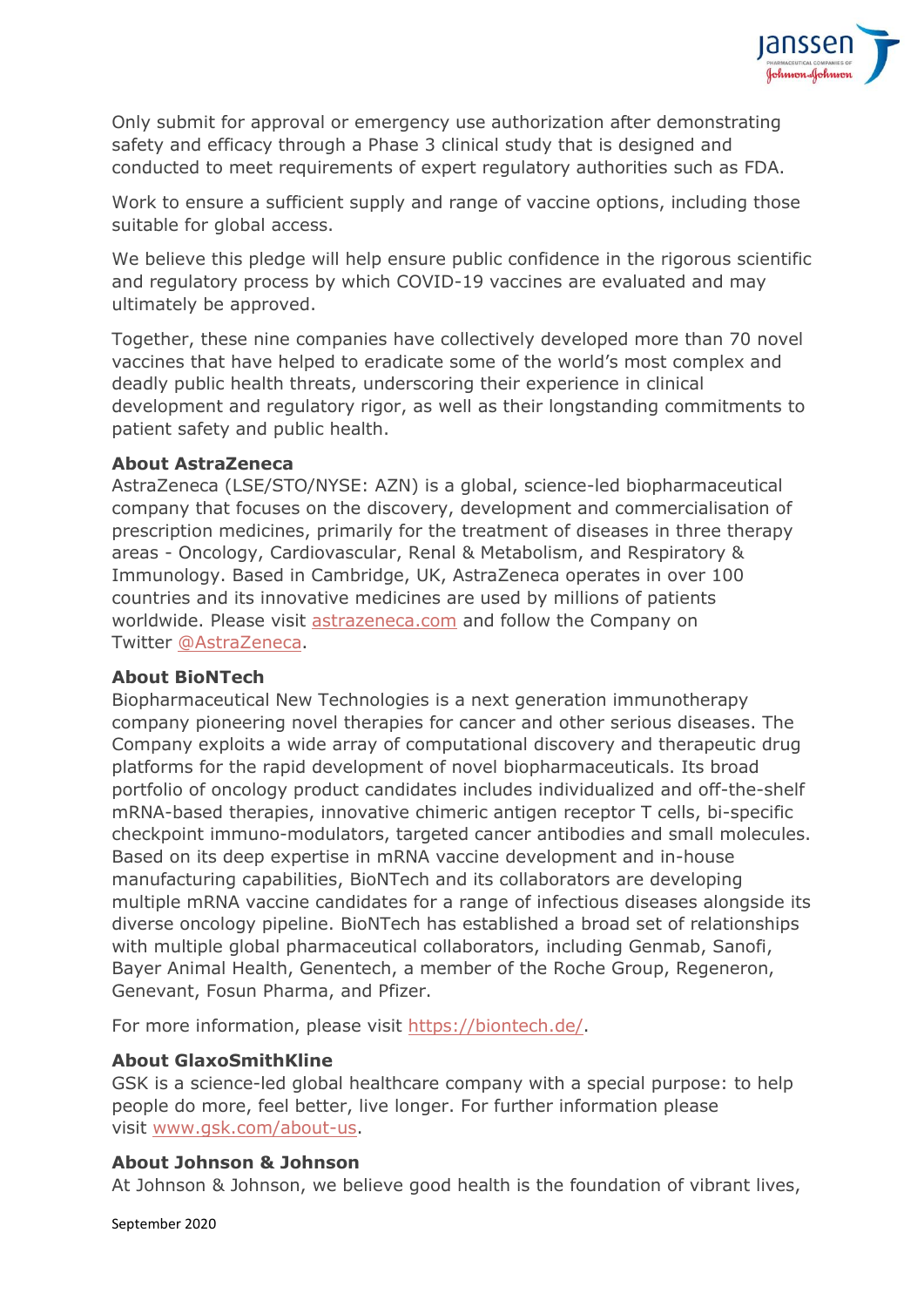

thriving communities and forward progress. That's why for more than 130 years, we have aimed to keep people well at every age and every stage of life. Today, as the world's largest and most broadly-based health care company, we are committed to using our reach and size for good. We strive to improve access and affordability, create healthier communities, and put a healthy mind, body and environment within reach of everyone, everywhere. We are blending our heart, science and ingenuity to profoundly change the trajectory of health for humanity. Learn more at [www.janssen.com/emea.](http://www.janssen.com/emea) Follow us on [Twitter](http://www.twitter.com/janssenemea) or [Linkedin.](https://www.linkedin.com/company/janssen-europe-middle-east-&-africa)

## **About the Janssen Pharmaceutical Companies of Johnson & Johnson**

At Janssen, we're creating a future where disease is a thing of the past. We're the Pharmaceutical Companies of Johnson & Johnson, working tirelessly to make that future a reality for patients everywhere by fighting sickness with science, improving access with ingenuity and healing hopelessness with heart. We focus on areas of medicine where we can make the biggest difference: Cardiovascular & Metabolism, Immunology, Infectious Diseases & Vaccines, Neuroscience, Oncology and Pulmonary Hypertension.

Learn more at [www.janssen.com/emea.](http://www.janssen.com/emea) Follow us on [Twitter](http://www.twitter.com/janssenemea) or [Linkedin.](https://www.linkedin.com/company/janssen-europe-middle-east-&-africa)

### **About Merck**

For more than 125 years, Merck, known as MSD outside of the United States and Canada, has been inventing for life, bringing forward medicines and vaccines for many of the world's most challenging diseases in pursuit of our mission to save and improve lives. We demonstrate our commitment to patients and population health by increasing access to health care through far-reaching policies, programs and partnerships. Today, Merck continues to be at the forefront of research to prevent and treat diseases that threaten people and animals – including cancer, infectious diseases such as HIV and Ebola, and emerging animal diseases – as we aspire to be the premier research-intensive biopharmaceutical company in the world. For more information, visit [www.merck.com](http://www.merck.com/) and connect with us on [Twitter,](https://twitter.com/Merck) [Facebook,](https://www.facebook.com/MerckInvents/) [Instagram,](https://www.instagram.com/merck/) [YouTube](http://www.youtube.com/Merck) and [LinkedIn.](https://www.linkedin.com/company/merck)

#### **About Moderna**

Moderna is advancing messenger RNA (mRNA) science to create a new class of transformative medicines for patients. mRNA medicines are designed to direct the body's cells to produce intracellular, membrane or secreted proteins that can have a therapeutic or preventive benefit and have the potential to address a broad spectrum of diseases. Moderna's platform builds on continuous advances in basic and applied mRNA science, delivery technology and manufacturing, providing the Company the capability to pursue in parallel a robust pipeline of new development candidates. Moderna is developing therapeutics and vaccines for infectious diseases, immuno-oncology, rare diseases, cardiovascular diseases, and autoimmune and inflammatory diseases, independently and with strategic collaborators.

Headquartered in Cambridge, Mass., Moderna currently has strategic alliances for development programs with AstraZeneca PLC and Merck & Co., Inc., as well as the Defense Advanced Research Projects Agency (DARPA), an agency of the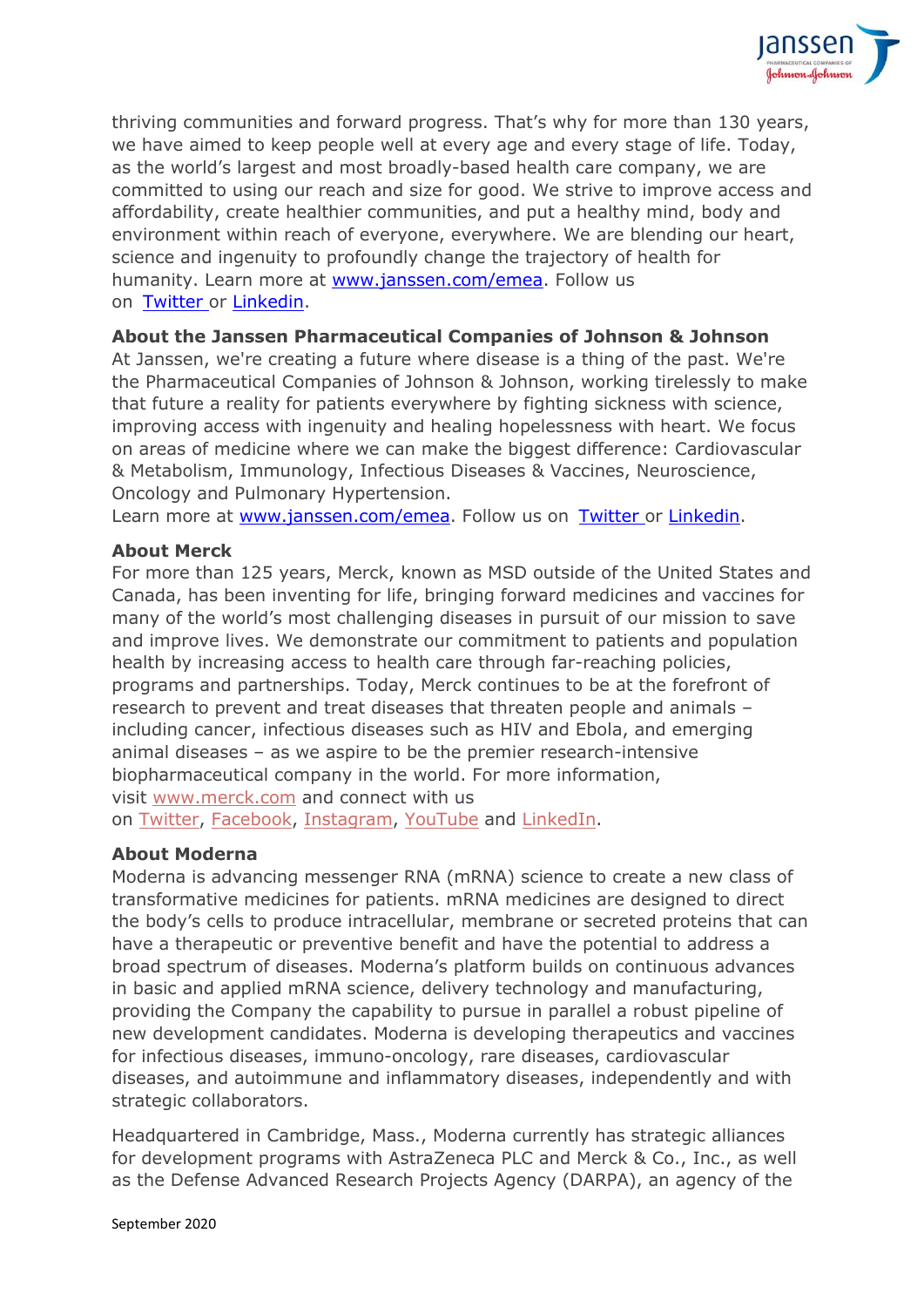

U.S. Department of Defense; the Biomedical Advanced Research and Development Authority (BARDA), a division of the Office of the Assistant Secretary for Preparedness and Response (ASPR) within the U.S. Department of Health and Human Services (HHS) and the Coalition for Epidemic Preparedness Innovations (CEPI). Moderna has been named a top biopharmaceutical employer by Science for the past five years. To learn more, visit [www.modernatx.com.](http://www.modernatx.com/)

#### **About Novavax**

Novavax, Inc. (Nasdaq:NVAX) is a late-stage biotechnology company that promotes improved health globally through the discovery, development, and commercialization of innovative vaccines to prevent serious infectious diseases. Novavax is undergoing clinical trials for NVX-CoV2373, its vaccine candidate against SARS-CoV-2, the virus that causes COVID-19. NanoFlu™, its quadrivalent influenza nanoparticle vaccine, met all primary objectives in its pivotal Phase 3 clinical trial in older adults. Both vaccine candidates incorporate Novavax' proprietary saponin-based Matrix-M™ adjuvant in order to enhance the immune response and stimulate high levels of neutralizing antibodies. Novavax is a leading innovator of recombinant vaccines; its proprietary recombinant technology platform combines the power and speed of genetic engineering to efficiently produce highly immunogenic nanoparticles in order to address urgent global health needs.

For more information, visit [www.novavax.com](http://www.novavax.com/) and connect with us on [Twitter](https://www.globenewswire.com/Tracker?data=9USHcoUlHZoPVSa-GgivtbEgqsZi9mAsDCE9GteqF6Y5gO2yigC_C0iNxDPMaveQr3T_2EdXeM8qowxXH43Asg==) and [LinkedIn.](https://www.globenewswire.com/Tracker?data=T1J-TzhPV2R97L-v5oTWjoGmeiUIDTEXpP46Sd3kt0VepU-sIAsEq-TBHlCy-MZfiLY3Tk0x2nx16AO3g8NjhXHnEqXcDChH6BSZ09wIPH0=)

#### **About Pfizer: Breakthroughs That Change Patients' Lives**

At Pfizer, we apply science and our global resources to bring therapies to people that extend and significantly improve their lives. We strive to set the standard for quality, safety and value in the discovery, development and manufacture of health care products, including innovative medicines and vaccines. Every day, Pfizer colleagues work across developed and emerging markets to advance wellness, prevention, treatments and cures that challenge the most feared diseases of our time. Consistent with our responsibility as one of the world's premier innovative biopharmaceutical companies, we collaborate with health care providers, governments and local communities to support and expand access to reliable, affordable health care around the world. For more than 150 years, we have worked to make a difference for all who rely on us. We routinely post information that may be important to investors on our website at [www.Pfizer.com.](http://www.pfizer.com/) In addition, to learn more, please visit us on [www.Pfizer.com](http://www.pfizer.com/) and follow us on Twitter at [@Pfizer](https://twitter.com/pfizer) and [@Pfizer](https://twitter.com/pfizer_news)  [News,](https://twitter.com/pfizer_news) [LinkedIn,](https://www.linkedin.com/company/pfizer) [YouTube](https://www.youtube.com/pfizer) and like us on Facebook at [Facebook.com/Pfizer.](https://www.facebook.com/Pfizer/)

### **About Sanofi**

Sanofi is dedicated to supporting people through their health challenges. We are a global biopharmaceutical company focused on human health. We prevent illness with vaccines, provide innovative treatments to fight pain and ease suffering. We stand by the few who suffer from rare diseases and the millions with long-term chronic conditions.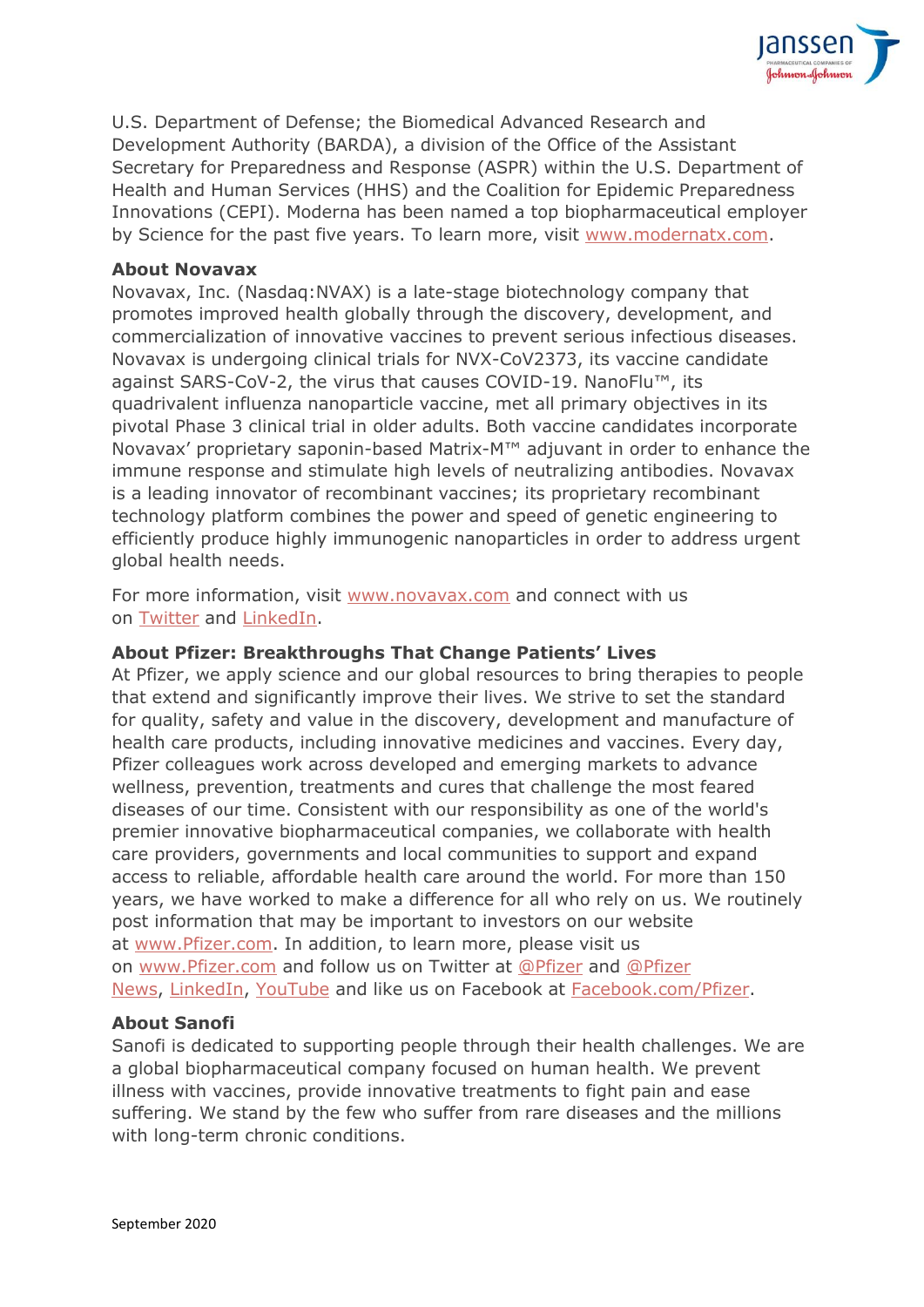

With more than 100,000 people in 100 countries, Sanofi is transforming scientific innovation into healthcare solutions around the globe.

Sanofi, Empowering Life

For further information, please visit [www.sanofi.com](http://www.sanofi.com/)

### **Forward Looking Statements of BioNTech**

This press release contains "forward-looking statements" of BioNTech within the meaning of the Private Securities Litigation Reform Act of 1995. These forwardlooking statements may include, but may not be limited to, statements concerning BioNTech's efforts to combat COVID-19. Any forward-looking statements in this press release are based on BioNTech current expectations and beliefs of future events, and are subject to a number of risks and uncertainties that could cause actual results to differ materially and adversely from those set forth in or implied by such forward-looking statements. These risks and uncertainties include, but are not limited to: competition to create a vaccine for COVID-19; the ability to produce comparable clinical results in larger and more diverse clinical trials; the ability to effectively scale our productions capabilities; and other potential difficulties. For a discussion of these and other risks and uncertainties, see BioNTech's Annual Report on Form 20-F filed with the SEC on March 31, 2020, which is available on the SEC's website at www.sec.gov. All information in this press release is as of the date of the release, and BioNTech undertakes no duty to update this information unless required by law.

### **Forward-Looking Statement of the Janssen Pharmaceutical Companies of Johnson & Johnson**

This press release contains "forward-looking statements" as defined in the Private Securities Litigation Reform Act of 1995 regarding development of potential preventive and treatment regimens for COVID-19. The reader is cautioned not to rely on these forward-looking statements. These statements are based on current expectations of future events. If underlying assumptions prove inaccurate or known or unknown risks or uncertainties materialize, actual results could vary materially from the expectations and projections of the Janssen Pharmaceutical Companies and/or Johnson & Johnson. Risks and uncertainties include, but are not limited to: challenges and uncertainties inherent in product research and development, including the uncertainty of clinical success and of obtaining regulatory approvals; uncertainty of commercial success; manufacturing difficulties and delays; competition, including technological advances, new products and patents attained by competitors; challenges to patents; product efficacy or safety concerns resulting in product recalls or regulatory action; changes in behavior and spending patterns of purchasers of health care products and services; changes to applicable laws and regulations, including global health care reforms; and trends toward health care cost containment. A further list and descriptions of these risks, uncertainties and other factors can be found in Johnson & Johnson's Annual Report on Form 10-K for the fiscal year ended December 29, 2019, including in the sections captioned "Cautionary Note Regarding Forward-Looking Statements" and "Item 1A. Risk Factors," and in the company's most recently filed Quarterly Report on Form 10- Q, and the company's subsequent filings with the Securities and Exchange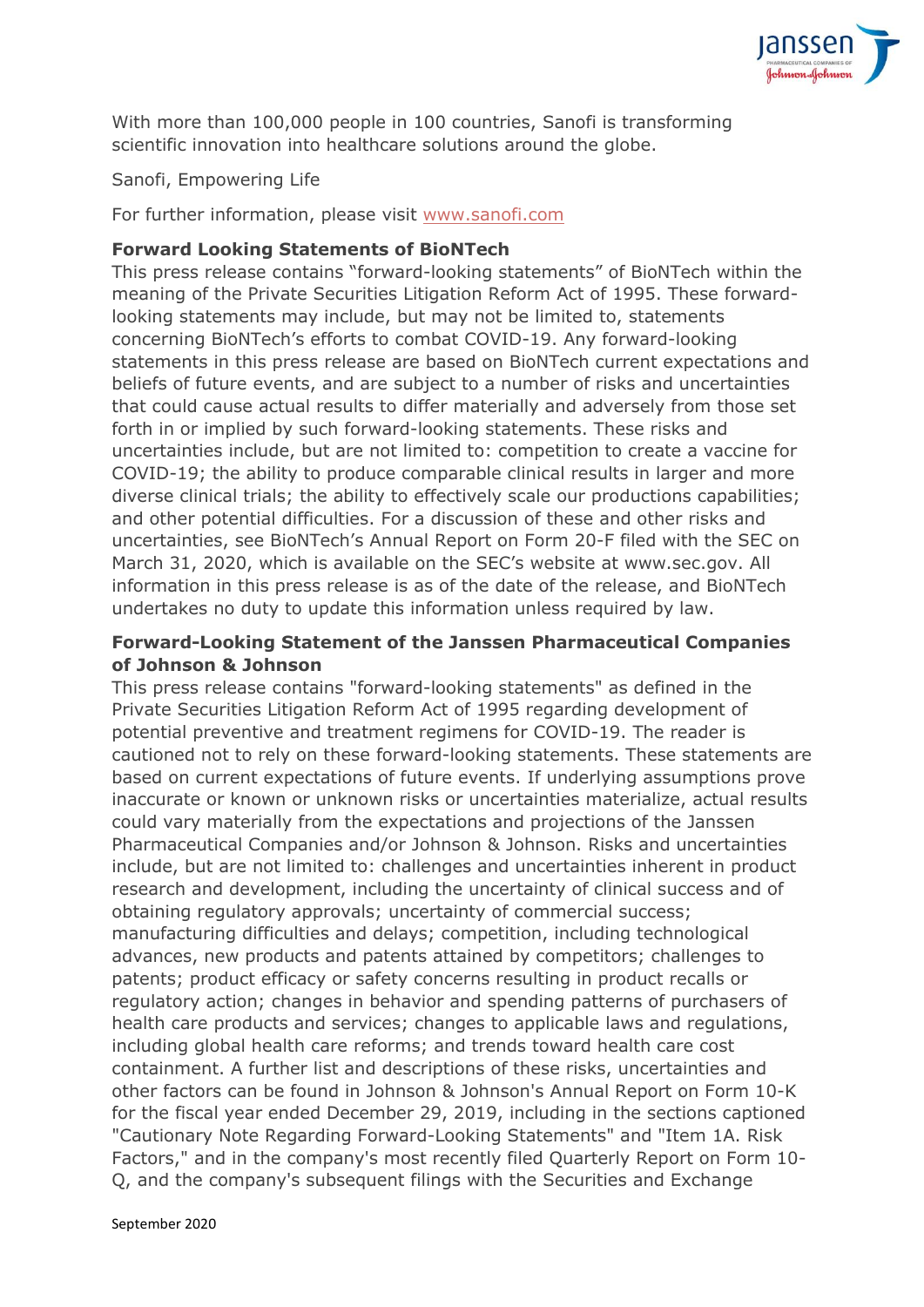

Commission. Copies of these filings are available online at [www.sec.gov](https://protect-us.mimecast.com/s/XERUCyPzwBH2ALB9IMHmD9?domain=urldefense.proofpoint.com) or www.jnj.com on request from Johnson & Johnson. None of the Janssen Pharmaceutical Companies nor Johnson & Johnson undertakes to update any forward-looking statement as a result of new information or future events or developments.

**Forward-Looking Statement of Merck & Co., Inc., Kenilworth, N.J., USA** This news release of Merck & Co., Inc., Kenilworth, N.J., USA (the "company") includes "forward-looking statements" within the meaning of the safe harbor provisions of the U.S. Private Securities Litigation Reform Act of 1995. These statements are based upon the current beliefs and expectations of the company's management and are subject to significant risks and uncertainties. If underlying assumptions prove inaccurate or risks or uncertainties materialize, actual results may differ materially from those set forth in the forward-looking statements.

Risks and uncertainties include but are not limited to, general industry conditions and competition; general economic factors, including interest rate and currency exchange rate fluctuations; the impact of the recent global outbreak of novel coronavirus disease (COVID-19); the impact of pharmaceutical industry regulation and health care legislation in the United States and internationally; global trends toward health care cost containment; technological advances, new products and patents attained by competitors; challenges inherent in new product development, including obtaining regulatory approval; the company's ability to accurately predict future market conditions; manufacturing difficulties or delays; financial instability of international economies and sovereign risk; dependence on the effectiveness of the company's patents and other protections for innovative products; and the exposure to litigation, including patent litigation, and/or regulatory actions.

The company undertakes no obligation to publicly update any forward-looking statement, whether as a result of new information, future events or otherwise. Additional factors that could cause results to differ materially from those described in the forward-looking statements can be found in the company's 2019 Annual Report on Form 10-K and the company's other filings with the Securities and Exchange Commission (SEC) available at the SEC's Internet site [\(www.sec.gov\)](http://www.sec.gov/).

#### **Forward-Looking Statement of Moderna, Inc., Cambridge, MA, USA**

This news release of Moderna, Inc. ("Moderna") contains "forward-looking statements" within the meaning of the safe harbor provisions of the U.S. Private Securities Litigation Reform Act of 1995, as amended, including but not limited to: statements regarding the conduct of clinical trials for Moderna's vaccine candidate against COVID-19 ("mRNA-1273"), the process for obtaining regulatory approval for mRNA-1273 in the United States and other jurisdictions, and the global supply of mRNA-1273. If underlying assumptions prove inaccurate or risks or uncertainties materialize, actual results may differ materially from those set forth in the forward-looking statements. These risks, uncertainties, and other factors include, among others: no commercial product using mRNA technology has been approved, and may never be approved; mRNA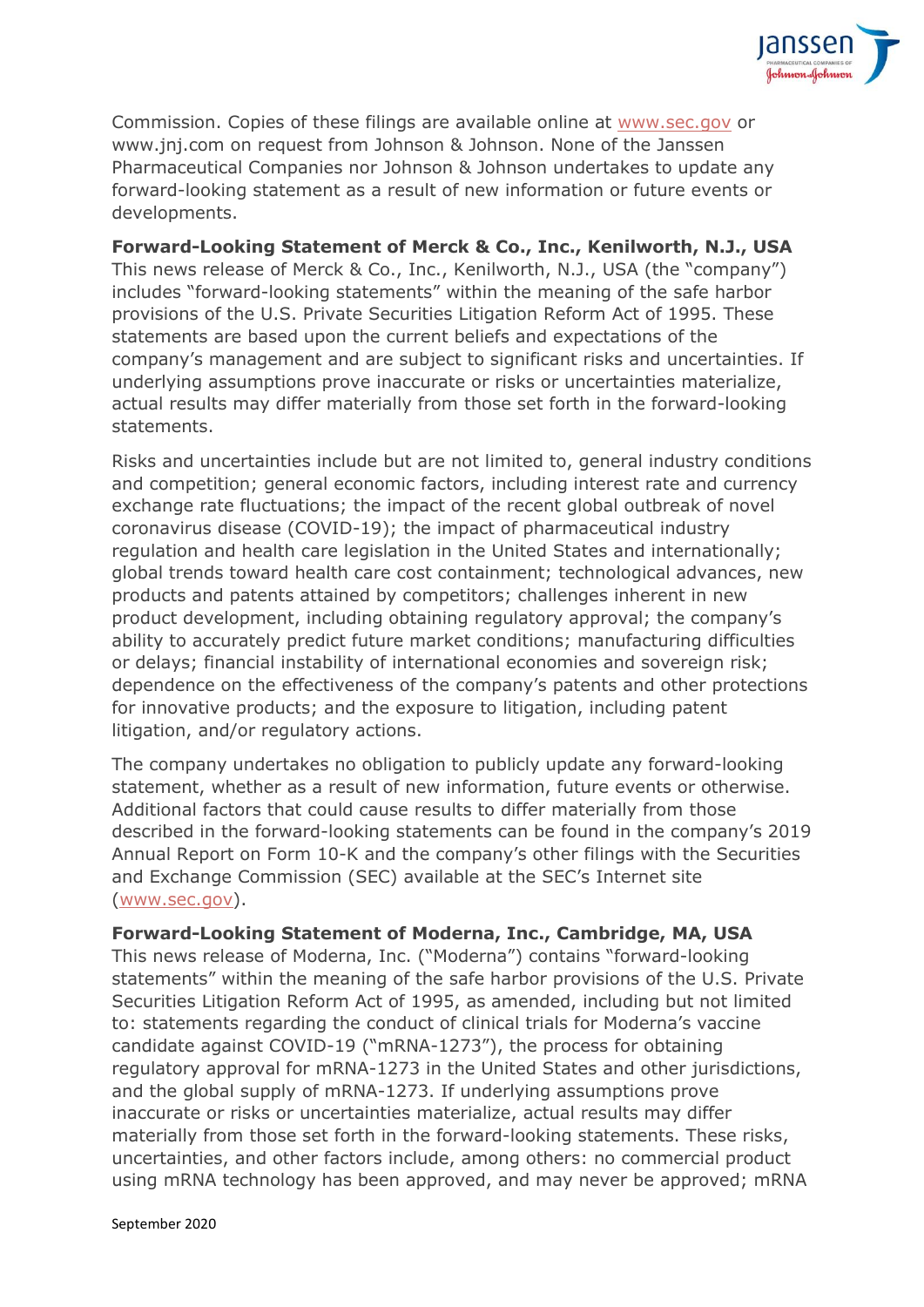

drug development has substantial clinical development and regulatory risks due to the novel and unprecedented nature of this new class of medicines; despite having ongoing interactions with the FDA or other regulatory agencies, the FDA or such other regulatory agencies may not agree with Moderna's regulatory approval strategies, components of our filings, such as clinical trial designs, conduct and methodologies, or the sufficiency of data submitted; the fact that the rapid response technology in use by Moderna is still being developed and implemented; the fact that the safety and efficacy of mRNA-1273 has not yet been established; and those risks and uncertainties described under the heading "Risk Factors" in Moderna's most recent Quarterly Report on Form 10-Q filed with the U.S. Securities and Exchange Commission (SEC) and in subsequent filings made by Moderna with the SEC, which are available on the SEC's website at [www.sec.gov.](https://protect-us.mimecast.com/s/yubUCW61PrfXx3vpcx_SMW?domain=urldefense.proofpoint.com) Except as required by law, Moderna disclaims any intention or responsibility for updating or revising any forward-looking statements contained in this press release in the event of new information, future developments or otherwise. These forward-looking statements are based on Moderna's current expectations and speak only as of the date hereof.

### **Forward-Looking Statements of Novavax**

Statements herein relating to the future of Novavax and the ongoing development of its vaccine and adjuvant products are forward-looking statements. Novavax cautions that these forward-looking statements are subject to numerous risks and uncertainties, which could cause actual results to differ materially from those expressed or implied by such statements. These risks and uncertainties include those identified under the heading "Risk Factors" in the Novavax Annual Report on Form 10-K for the year ended December 31, 2019, and Quarterly Report on Form 10-Q for the period ended June 30, 2020, as filed with the Securities and Exchange Commission (SEC). We caution investors not to place considerable reliance on forward-looking statements contained in this press release. You are encouraged to read our filings with the SEC, available at sec.gov, for a discussion of these and other risks and uncertainties. The forwardlooking statements in this press release speak only as of the date of this document, and we undertake no obligation to update or revise any of the statements. Our business is subject to substantial risks and uncertainties, including those referenced above. Investors, potential investors, and others should give careful consideration to these risks and uncertainties.

#### **Pfizer Disclosure Notice**

The information contained in this release is as of September [8], 2020. Pfizer assumes no obligation to update forward-looking statements contained in this release as the result of new information or future events or developments.

This release contains forward-looking information about Pfizer's efforts to combat COVID-19 and the collaboration between BioNTech and Pfizer to develop a potential COVID-19 vaccine, that involves substantial risks and uncertainties that could cause actual results to differ materially from those expressed or implied by such statements. Risks and uncertainties include, among other things, the uncertainties inherent in research and development, including the ability to meet anticipated clinical endpoints, commencement and/or completion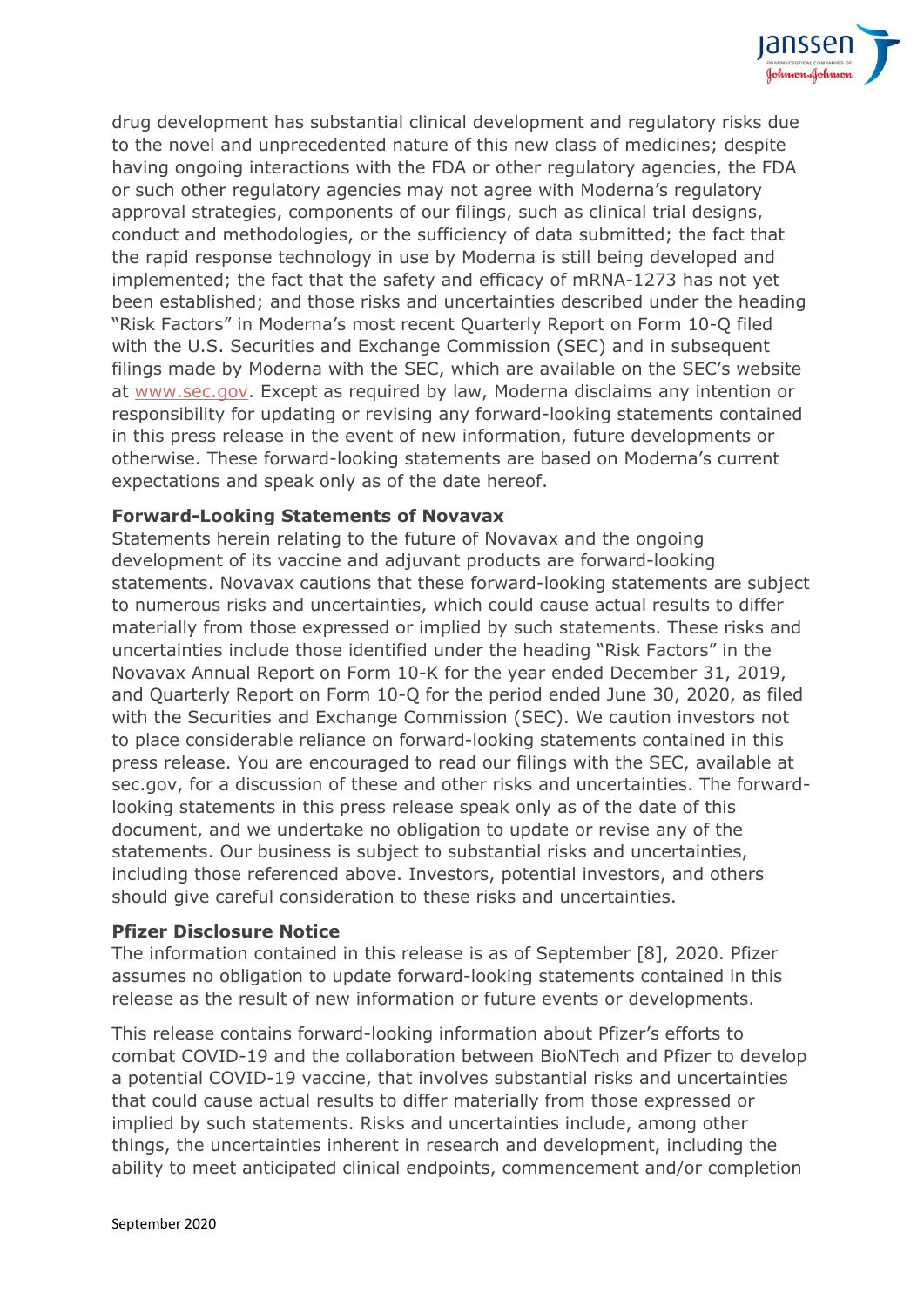

dates for clinical trials, regulatory submission dates, regulatory approval dates and/or launch dates, as well as risks associated with preliminary data, including the possibility of unfavorable new preclinical or clinical trial data and further analyses of existing preclinical or clinical trial data; the risk that clinical trial data are subject to differing interpretations and assessments, including during the peer review/publication process, in the scientific community generally, and by regulatory authorities; whether regulatory authorities will be satisfied with the design of and results from current and future preclinical and clinical studies; whether and when any biologics license and/or emergency use authorization applications may be filed in any jurisdictions for any potential vaccine candidates; whether and when any such applications may be approved by regulatory authorities, which will depend on myriad factors, including making a determination as to whether the vaccine candidate's benefits outweigh its known risks and determination of the vaccine candidate's efficacy and, if approved, whether it will be commercially successful; decisions by regulatory authorities impacting labeling, manufacturing processes, safety and/or other matters that could affect the availability or commercial potential of a vaccine, including development of products or therapies by other companies; manufacturing capabilities or capacity, including whether the estimated numbers of doses can be manufactured within the projected time periods; uncertainties regarding the ability to obtain recommendations from vaccine technical committees and other public health authorities and uncertainties regarding the commercial impact of any such recommendations; and competitive developments.

A further description of risks and uncertainties can be found in Pfizer's Annual Report on Form 10-K for the fiscal year ended December 31, 2019 and in its subsequent reports on Form 10-Q, including in the sections thereof captioned "Risk Factors" and "Forward-Looking Information and Factors That May Affect Future Results", as well as in its subsequent reports on Form 8-K, all of which are filed with the U.S. Securities and Exchange Commission and available at www.sec.gov and [www.pfizer.com.](http://www.pfizer.com/)

#### **Forward Looking Statement of Sanofi**

This press release contains forward-looking statements as defined in the Private Securities Litigation Reform Act of 1995, as amended. Forward-looking statements are statements that are not historical facts. These statements include projections and estimates and their underlying assumptions, statements regarding plans, objectives, intentions and expectations with respect to future financial results, events, operations, services, product development and potential, and statements regarding future performance. Forward-looking statements are generally identified by the words "expects", "anticipates", "believes", "intends", "estimates", "plans" and similar expressions. Although Sanofi's management believes that the expectations reflected in such forwardlooking statements are reasonable, investors are cautioned that forward-looking information and statements are subject to various risks and uncertainties, many of which are difficult to predict and generally beyond the control of Sanofi, that could cause actual results and developments to differ materially from those expressed in, or implied or projected by, the forward-looking information and statements. These risks and uncertainties include among other things, the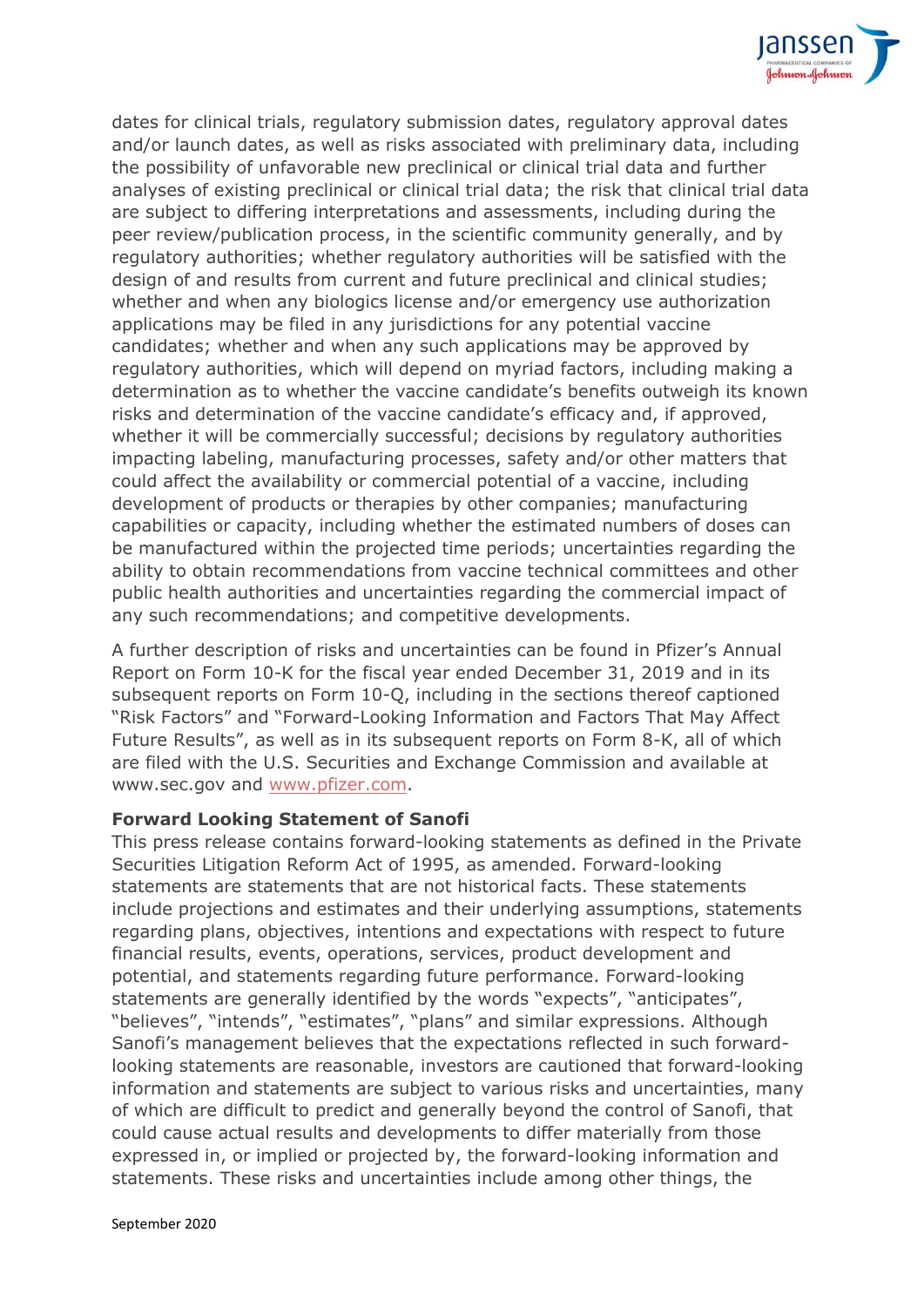

uncertainties inherent in research and development, future clinical data and analysis, including post marketing, decisions by regulatory authorities, such as the FDA or the EMA, regarding whether and when to approve any drug, device or biological application that may be filed for any such product candidates as well as their decisions regarding labelling and other matters that could affect the availability or commercial potential of such product candidates, the fact that product candidates if approved may not be commercially successful, the future approval and commercial success of therapeutic alternatives, Sanofi's ability to benefit from external growth opportunities, to complete related transactions and/or obtain regulatory clearances, risks associated with intellectual property and any related pending or future litigation and the ultimate outcome of such litigation, trends in exchange rates and prevailing interest rates, volatile economic and market conditions, cost containment initiatives and subsequent changes thereto, and the impact that COVID-19 will have on us, our customers, suppliers, vendors, and other business partners, and the financial condition of any one of them, as well as on our employees and on the global economy as a whole. Any material effect of COVID-19 on any of the foregoing could also adversely impact us. This situation is changing rapidly and additional impacts may arise of which we are not currently aware and may exacerbate other previously identified risks. The risks and uncertainties also include the uncertainties discussed or identified in the public filings with the SEC and the AMF made by Sanofi, including those listed under "Risk Factors" and "Cautionary Statement Regarding Forward-Looking Statements" in Sanofi's annual report on Form 20-F for the year ended December 31, 2019. Other than as required by applicable law, Sanofi does not undertake any obligation to update or revise any forward-looking information or statements.

#### **AstraZeneca Media Contact:**

Michele Meixell +1 (302) 885-2677 [USMediateam@astrazeneca.com](mailto:USMediateam@astrazeneca.com)

**BioNTech Media Contact:** Jasmina Alatovic +49 (0)6131 9084 1513 or +49 (0)151 1978 1385 [Media@biontech.de](mailto:Media@biontech.de)

**GlaxoSmithKline Media Contact:** Simon Moore +44 (0)20 8047 5502 [corporate.media@gsk.com](mailto:corporate.media@gsk.com)

**Johnson & Johnson Media Contact:** Jake Sargent +1 (202) 569-5086 [JSargen3@its.jnj.com](mailto:JSargen3@its.jnj.com)

**Merck Media Contact:** Patrick Ryan +1 (973) 275-7075 [Patrick.ryan4@merck.com](mailto:Patrick.ryan4@merck.com)